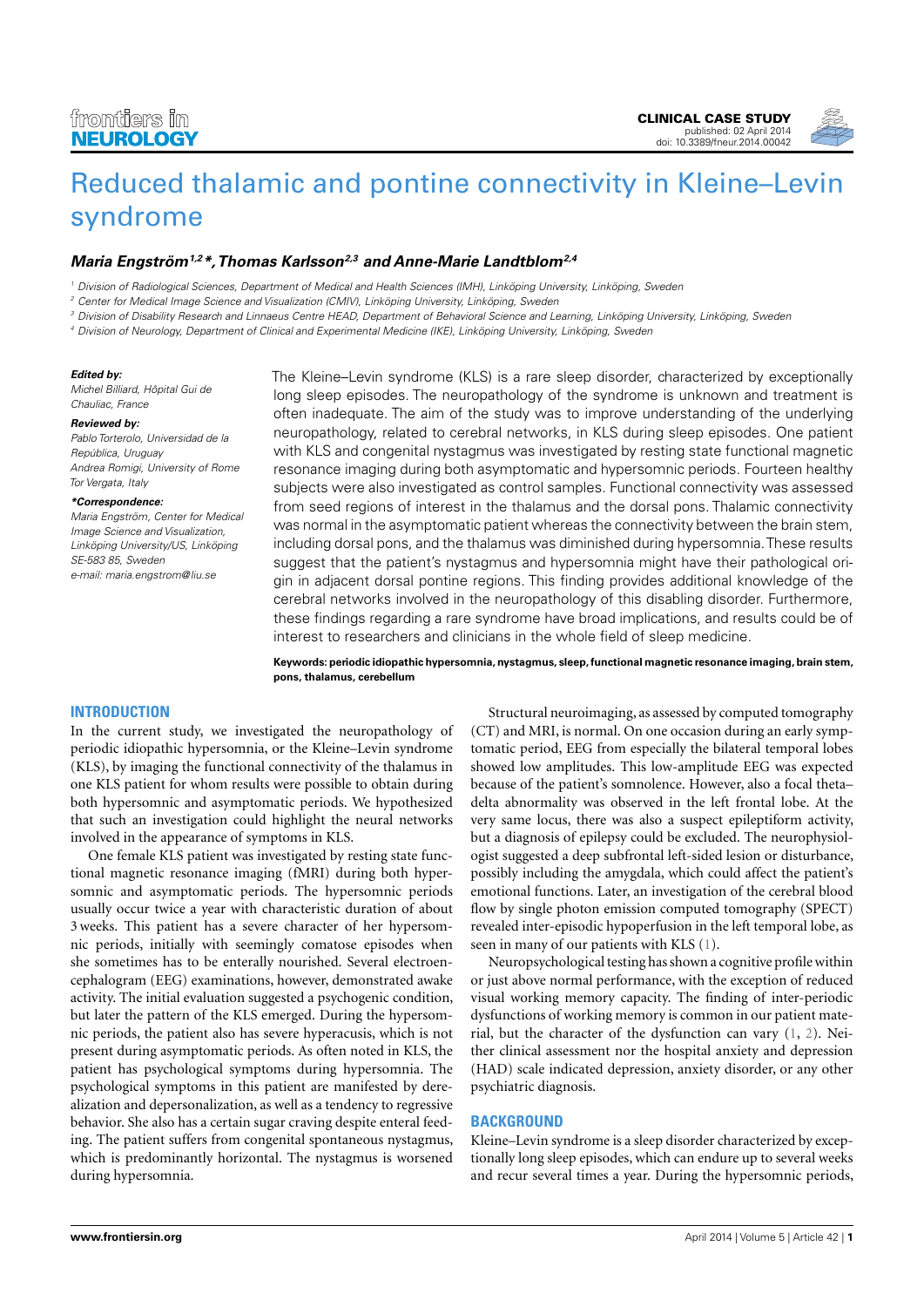the KLS patients often suffer from behavioral, perceptual, and cognitive disturbances, such as binge eating, delusions, and memory problems [\(3,](#page-3-2) [4\)](#page-3-3). Structural neuroimaging and inter-episodic EEG are usually normal. However, functional neuroimaging shows frontotemporal and thalamic abnormality that indicate complex disruptions in thalamocortical networks in episodes, but also partially between episodes [\(5](#page-3-4)[–7\)](#page-3-5). Functional MRI has shown hyperactivation in the left thalamus and abnormal coupling between the thalamus and the brain's executive and salience networks in asymptomatic KLS patients during working memory performance [\(8](#page-3-6)[–10\)](#page-3-7). SPECT has shown hypoperfusion of the bilateral thalami during hypersomnic periods, which was not persistent during the asymptomatic periods [\(6,](#page-3-8) [11,](#page-3-9) [12\)](#page-3-10). Despite convincing data indicating thalamic involvement, the neuropathology of KLS remains unknown.

# **SUBJECTS AND METHODS**

# **SUBJECTS**

One female KLS patient was included in the study. She was investigated by resting state fMRI at one occasion in asymptomatic state and at one occasion during hypersomnia. The patient was diagnosed with KLS at the age of 18 years, but with onset of symptoms at the age of 15 years. At the time of the investigation, she was 21 years. When the patient was investigated in the hypersomnic period, she was not able to perform the standard pre-fMRI cognitive tests or respond to the clinical interview. She had much problem with her nystagmus and wore eye shields. Nevertheless, she was able to walk into the scanner and she agreed to participate in the study.

In order to explore normal functional connectivity, we also investigated 14 healthy controls (7 females). The mean age of the controls was 24.6 years ( $SD = 6.7$  years).

## **IMAGE ACQUISITION AND ANALYSIS**

The KLS patient and the healthy controls were investigated with blood oxygen level dependent (BOLD) fMRI acquired on a Philips Achieva 1.5 T scanner, using following parameters: echo time,  $TE = 40$  ms, repetition time,  $TR = 2700$  ms, flip angle =  $90^{\circ}$ , number of slices = 32, voxel size =  $3 \text{ mm} \times 3 \text{ mm} \times 3 \text{ mm}$ , scanner  $mode =$  interleaved, number of dynamics  $= 80$ . The subjects were instructed to rest with their eyes closed during the examination.

Image preprocessing was performed using SPM8 software (Wellcome Department of Imaging Neuroscience, University College, London, UK). Images were realigned to correct for movement during scanning and normalized to Montreal Neurological Institute (MNI) template. The normalized images were smoothed with a full width half maximum (FWHM) Gaussian kernel of 8 mm.

Functional connectivity from a seed in the left thalamus was calculated using the RESTing state fMRI analysis toolkit (REST, resting-fmri.sourceforge.net). The linear trends were removed and the images were band pass filtered in the range 0.01–0.1 Hz. The seed region of interest (ROI) was constructed from a sphere with radius = 8 mm centered at the site of thalamic hyperactivation in KLS [\(8\)](#page-3-6). Image voxels representing cerebrospinal fluid (CSF) were removed from the ROI. In a *post hoc* analysis, a second ROI was placed in the dorsal pons (radius  $= 8$  mm), including image voxels that were connected to the thalamus in the healthy controls and the asymptomatic patient.

For each participant, the mean time courses within the thalamic and pontine ROIs were correlated to the average time courses in all image voxels of the whole brain. The individual correlation maps were normalized using Fisher's *Z* transform. The *Z*-maps of the controls were entered a one-sample *t*-test to enable the visualization of regions with conjoint functional connectivity in healthy subjects.

The number of voxels that were functionally connected to the thalamic and pontine seeds was calculated using a ROI analysis. In the ROI analysis, we used predefined regions in the frontal, temporal, parietal, occipital, and limbic lobes and in the cerebellum, the brain stem, and the thalamus using the XjView tool [\(www.alivelearn.net/xjview\)](www.alivelearn.net/xjview).

## **RESULTS**

In the healthy controls, the thalamus was functionally connected to large portions of the cerebral cortex and the cerebellum (**[Figure 1A](#page-2-0)**). There were also connections between areas in the brain stem, including the pons and the midbrain, and the thalamus. **[Figure 1B](#page-2-0)** shows that the dorsal pons had strong connections to the cerebellum, but also to the thalamus. Furthermore, we observed functional connectivity between dorsal pons and the cortex, which is not clearly visualized in **[Figure 1B](#page-2-0)**.

As seen in **[Figure 2A](#page-2-1)**, similar regions as in healthy controls were functionally connected to the thalamus in the patient during the asymptomatic period. Especially, we observed functional connectivity between the brain stem,including the pons, and the thalamus as in the healthy subjects. When the patient was in a hypersomnic period, the connections between the thalamus and the cerebral cortex were largely intact, whereas the connections between the brain stem and the thalamus were substantially diminished (**[Figure 2B](#page-2-1)**). The connections between the cerebellum and the thalamus were also diminished during hypersomnia.

When investigating the functional connectivity from a seed in the dorsal pons, we observed that the connections within the brain stem and to the cerebellum were basically preserved during hypersomnia.

## **DISCUSSION**

The neuropathology of KLS is not known. Neuroimaging [\(6,](#page-3-8) [8,](#page-3-6) [10](#page-3-7)[–12\)](#page-3-10) and a few post mortem studies [\(13,](#page-3-11) [14\)](#page-3-12) indicate possible thalamic pathology. In addition, patients with thalamic stroke show symptoms that resemble KLS [\(15\)](#page-3-13). However, a recent study by us suggests that the hyperactivity in the thalamus could be a result of a secondary compensatory effect [\(9\)](#page-3-14). In the current study, we investigated this issue further by studying thalamic and pontine functional connectivity in healthy subjects, and during asymptomatic and hypersomnic periods in one KLS patient. The results showed that the thalamus was, as expected, functionally connected to large portions of the cerebral cortex, the pons, and the midbrain in healthy subjects. Also in the asymptomatic patient, the thalamus was functionally connected to the cerebral cortex and the brain stem. On the other hand, during the hypersomnic period, the connections between the brain stem and the thalamus were substantially diminished. These results show that central areas of the ascending arousal system that regulates sleep and wakefulness were affected in the KLS patient during hypersomnia.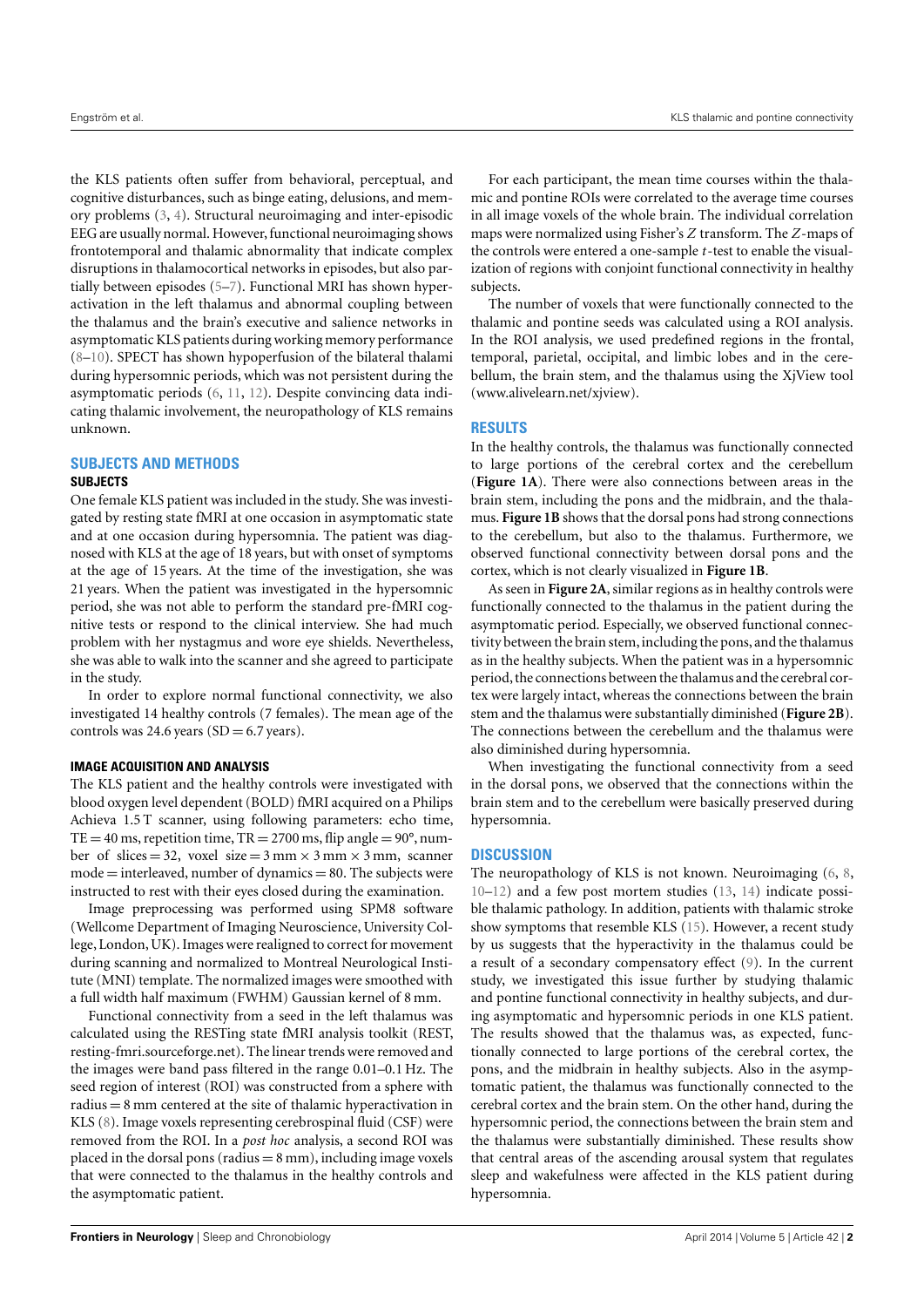

<span id="page-2-0"></span>**FIGURE 1 | Thalamic and pontine functional connectivity in healthy controls**. The images show regions that had significant inter-subject functional connectivity to the thalamus **(A)** and pons **(B)**, respectively. The color scale represents t-statistic values in the range of 4–15. A t-value of 4.22 corresponds to  $p < 0.001$ . The inserts show magnifications of the brain stem and thalamus. The arrows point to connections between the brain stem and the thalamus that were reduced in the patient during hypersomnia. A, anterior; P, posterior; L, left; R, right.



<span id="page-2-1"></span>**FIGURE 2 | Thalamic and pontine functional connectivity in the KLS patient during asymptomatic and hypersomnic periods**. The color scale represents correlation coefficients,  $r > 0.5$ . The inserts show magnifications of the brain stem and thalamus. The arrows point to connections between the brain stem and the thalamus that were reduced in the patient during hypersomnia. The histograms show the number of connected voxels to the thalamus and pons, respectively, during both asymptomatic **(A)** and hypersomnic **(B)** periods. A, anterior; P, posterior; L, left; R, right.